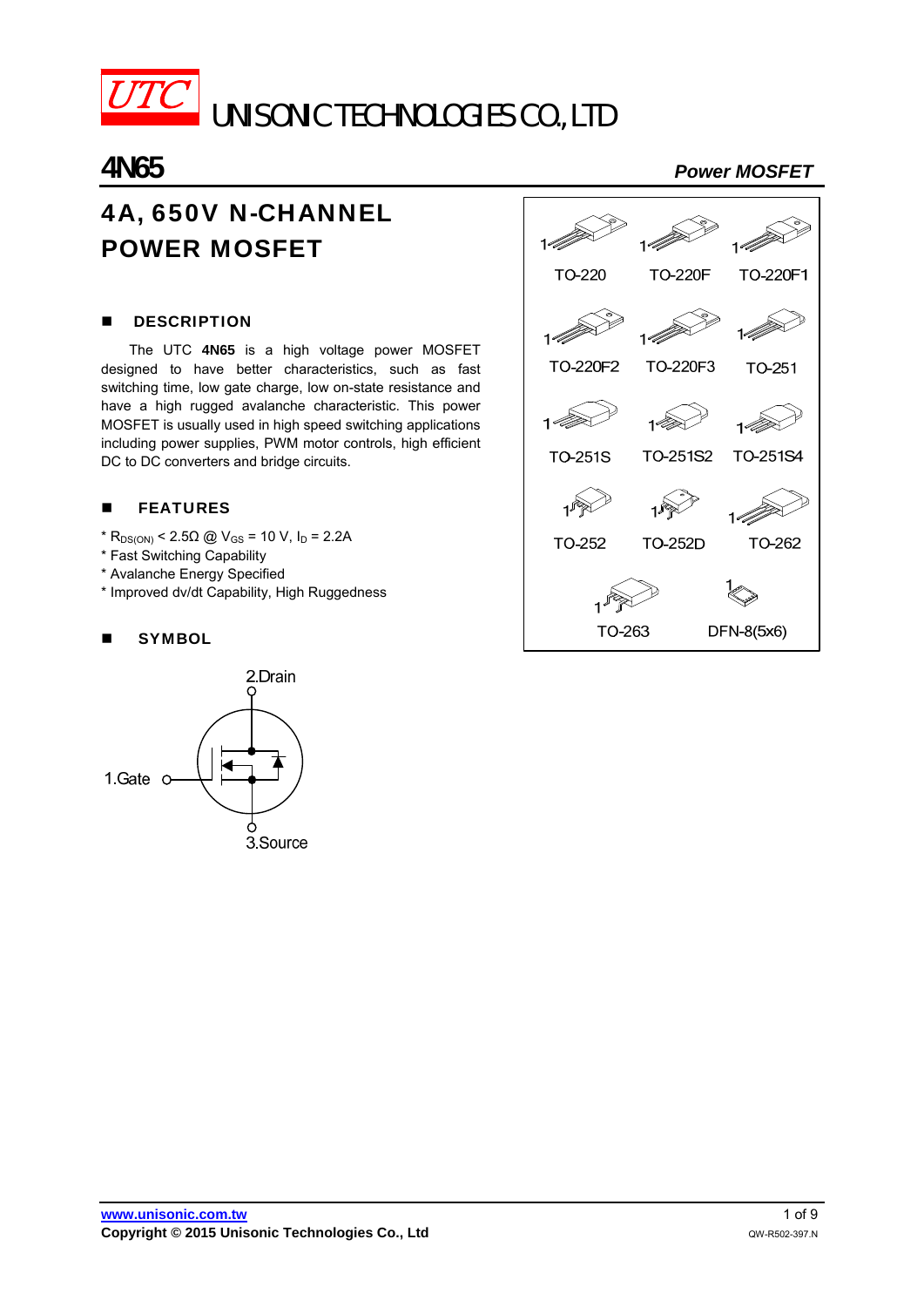| <b>Ordering Number</b>                                 |                    | Package        | Pin Assignment |   |   |                          |   |   |   |    |                  |  |
|--------------------------------------------------------|--------------------|----------------|----------------|---|---|--------------------------|---|---|---|----|------------------|--|
| Lead Free                                              | Halogen Free       |                |                | 2 | 3 | 4                        | 5 | 6 | 7 | 8  | Packing          |  |
| 4N65L-TA3-T                                            | 4N65G-TA3-T        | TO-220         | G              | D | S |                          |   |   |   |    | Tube             |  |
| 4N65L-TF1-T                                            | 4N65G-TF1-T        | TO-220F1       | G              | D | S | ۰                        |   |   |   |    | Tube             |  |
| 4N65L-TF2-T                                            | 4N65G-TF2-T        | TO-220F2       | G              | D | S | $\overline{\phantom{a}}$ |   |   |   |    | Tube             |  |
| 4N65L-TF3-T                                            | 4N65G-TF3-T        | <b>TO-220F</b> | G              | D | S | $\equiv$                 |   | ۰ |   |    | Tube             |  |
| 4N65L-TF3T-T                                           | 4N65G-TF3T-T       | TO-220F3       | G              | D | S | $\blacksquare$           |   |   |   |    | Tube             |  |
| 4N65L-TM3-T                                            | 4N65G-TM3-T        | TO-251         | G              | D | S |                          |   |   |   | ۰  | Tube             |  |
| 4N65L-TMS-T                                            | 4N65G-TMS-T        | TO-251S        | G              | D | S |                          |   |   |   |    | Tube             |  |
| 4N65L-TMS2-T                                           | 4N65G-TMS2-T       | TO-251S2       | G              | D | S |                          |   |   |   | ٠  | Tube             |  |
| 4N65L-TMS4-T                                           | 4N65G-TMS4-T       | TO-251S4       | G              | D | S |                          |   |   |   | ۰  | Tube             |  |
| 4N65L-TN3-R                                            | 4N65G-TN3-R        | TO-252         | G              | D | S |                          |   |   |   | ۰  | <b>Tape Reel</b> |  |
| 4N65L-TND-R                                            | 4N65G-TND-R        | TO-252D        | G              | D | S | ۰                        |   |   |   | L, | Tape Reel        |  |
| 4N65L-T2Q-T                                            | 4N65G-T2Q-T        | TO-262         | G              | D | S |                          |   |   |   |    | Tube             |  |
| 4N65L-TQ2-R                                            | 4N65G-TQ2-R        | TO-263         | G              | D | S | ۰                        |   |   |   | ۰  | Tape Reel        |  |
| 4N65L-TQ2-T                                            | 4N65G-TQ2-T        | TO-263         | G              | D | S |                          |   |   |   |    | Tube             |  |
|                                                        | 4N65G-E-K08-5060-R | DFN-8( $5×6$ ) | S              | S | S | G                        | D | D | D | D  | Tape Reel        |  |
| Pin Assignment: G: Gate<br>D: Drain S: Source<br>Note: |                    |                |                |   |   |                          |   |   |   |    |                  |  |

#### **NUMBER INFORMATION**



# (1) T: Tube, R: Tape Reel

(2) TA3: TO-220, TF1: TO-220F1, TF2: TO-220F2 TF3: TO-220F, TF3T: TO-220F3, TM3: TO-251, TMS: TO-251S, TMS2: TO-251S2, TN3: TO-252, TMS4: TO-251S4, TND: TO-252D, T2Q: TO-262, TQ2: TO-263, K08-5060: DFN-8(5×6) (3) L: Lead Free, G: Halogen Free and Lead Free

### **MARKING**

| <b>PACKAGE</b>                                                                           |                                                               | <b>MARKING</b>                                                                               |  |  |  |  |
|------------------------------------------------------------------------------------------|---------------------------------------------------------------|----------------------------------------------------------------------------------------------|--|--|--|--|
| TO-220<br><b>TO-220F</b><br><b>TO-220F1</b><br>TO-220F2<br>TO-220F3<br>TO-251<br>TO-251S | TO-251S2<br>TO-251S4<br>TO-252<br>TO-252D<br>TO-262<br>TO-263 | <b>UTC</b><br>L: Lead Free<br>4N65<br>→ G: Halogen Free<br>חחני<br>Lot Code <<br>→ Data Code |  |  |  |  |
| DFN-8 $(5 \times 6)$                                                                     |                                                               | <b>UTC</b><br>4N65<br>000000<br>Lot Code $\triangleleft$<br>→ Date Code                      |  |  |  |  |

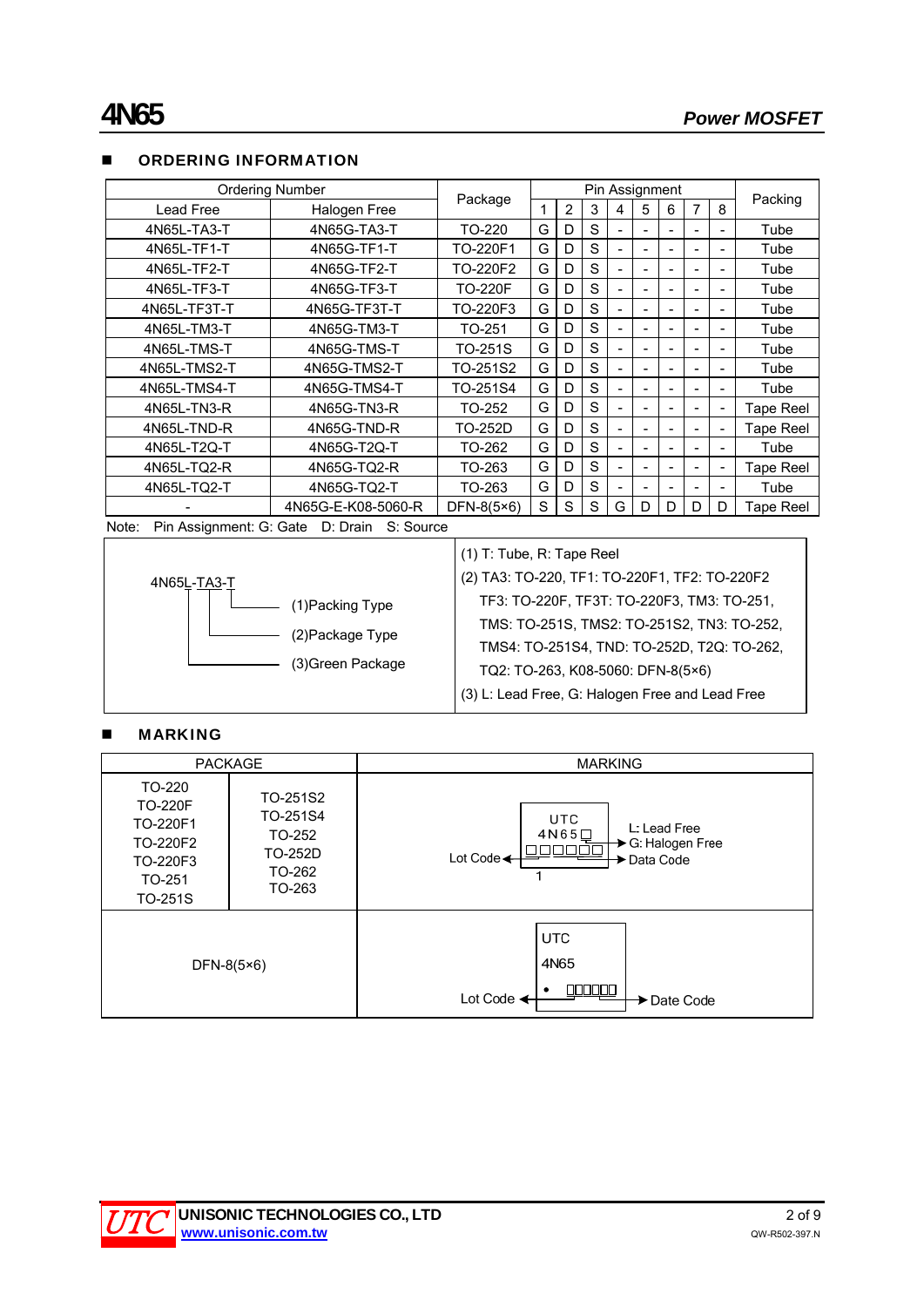| <b>PARAMETER</b>                  |                       | <b>SYMBOL</b>           | <b>RATINGS</b>                                                                                                                                                     | <b>UNIT</b>  |
|-----------------------------------|-----------------------|-------------------------|--------------------------------------------------------------------------------------------------------------------------------------------------------------------|--------------|
| Drain-Source Voltage              |                       | <b>V</b> <sub>DSS</sub> | 650                                                                                                                                                                | $\vee$       |
| Gate-Source Voltage               |                       |                         | ±30                                                                                                                                                                | $\vee$       |
| Avalanche Current (Note2)         |                       | <b>LAR</b>              | 4.4                                                                                                                                                                | A            |
|                                   | Continuous            | ΙD                      | 4.0                                                                                                                                                                | A            |
| Drain Current                     | Pulsed (Note2)        | I <sub>DM</sub>         | V <sub>GSS</sub><br>16<br>$E_{AS}$<br>260<br>$E_{AR}$<br>10.6<br>4.5<br>106<br>35<br>36<br>$P_D$<br>50<br>30<br>$T_J$<br>$+150$<br>$-55 \sim +150$<br>$-55 - +150$ | A            |
|                                   | Single Pulsed (Note3) |                         | mJ<br>mJ<br>dv/dt<br>V/ns<br>W<br>W<br>W                                                                                                                           |              |
| <b>Avalanche Energy</b>           | Repetitive (Note2)    |                         |                                                                                                                                                                    |              |
| Peak Diode Recovery dv/dt (Note4) |                       |                         |                                                                                                                                                                    |              |
| Power Dissipation                 | TO-220/TO-262/TO-263  |                         |                                                                                                                                                                    |              |
|                                   | TO-220F/TO-220F1      |                         |                                                                                                                                                                    |              |
|                                   | TO-220F3              |                         |                                                                                                                                                                    |              |
|                                   | TO-220F2              |                         |                                                                                                                                                                    |              |
|                                   | TO-251/TO-251S        |                         |                                                                                                                                                                    |              |
|                                   | TO-251S2/TO-251S4     |                         |                                                                                                                                                                    | W            |
|                                   | TO-252/TO-252D        |                         |                                                                                                                                                                    |              |
|                                   | DFN-8(5×6)            |                         |                                                                                                                                                                    | W            |
| Junction Temperature              |                       |                         |                                                                                                                                                                    | °C           |
| <b>Operating Temperature</b>      |                       | $T_{OPR}$               |                                                                                                                                                                    | $^{\circ}$ C |
| Storage Temperature               |                       | $T_{\mathtt{STG}}$      |                                                                                                                                                                    | $^{\circ}C$  |

#### **ABSOLUTE MAXIMUM RATINGS** ( $T_c$  = 25 $^{\circ}$ C, unless otherwise specified)

Note: 1. Absolute maximum ratings are those values beyond which the device could be permanently damaged. Absolute maximum ratings are stress ratings only and functional device operation is not implied.

2. Repetitive Rating: Pulse width limited by maximum junction temperature.

- 3. L = 30mH,  $I_{AS}$  = 4A,  $V_{DD}$  = 50V, R<sub>G</sub> = 25  $\Omega$ , Starting T<sub>J</sub> = 25°C
- 4.  $I_{SD}$ ≤4.4A, di/dt ≤200A/μs, V<sub>DD</sub>≤BV<sub>DSS</sub>, Starting T<sub>J</sub> = 25°C

### **THERMAL DATA**

| <b>PARAMETER</b>    | <b>PACKAGE</b>       | <b>SYMBOL</b>        | <b>RATINGS</b> | <b>UNIT</b>    |  |
|---------------------|----------------------|----------------------|----------------|----------------|--|
|                     | TO-220/TO-262/TO-263 |                      |                |                |  |
|                     | TO-220F/TO-220F1     |                      | 62.5           | $\degree$ C/W  |  |
| Junction to Ambient | TO-220F2/TO-220F3    |                      |                |                |  |
|                     | TO-251/ TO-251S      | $\theta$ JA          |                |                |  |
|                     | TO-251S2/TO-251S4    |                      | 110            | $\degree$ C/W  |  |
|                     | TO-252/TO-252D       |                      |                |                |  |
|                     | $DFN-8(5\times6)$    |                      | 75             | $\degree$ C/W  |  |
|                     | TO-220/TO-262/TO-263 |                      | 1.18           | $\degree$ C/W  |  |
|                     | TO-220F/TO-220F1     |                      | 3.5            | $\degree$ C/W  |  |
|                     | TO-220F3             |                      |                |                |  |
| Junction to Case    | TO-220F2             |                      | 3.4            | $\degree$ C/W  |  |
|                     | TO-251/ TO-251S      | $\theta_{\text{JC}}$ |                |                |  |
|                     | TO-251S2/TO-251S4    |                      | 2.5            | $^{\circ}$ C/W |  |
|                     | TO-252/TO-252D       |                      |                |                |  |
|                     | $DFN-8(5\times6)$    |                      | 4.17           | $\degree$ C/W  |  |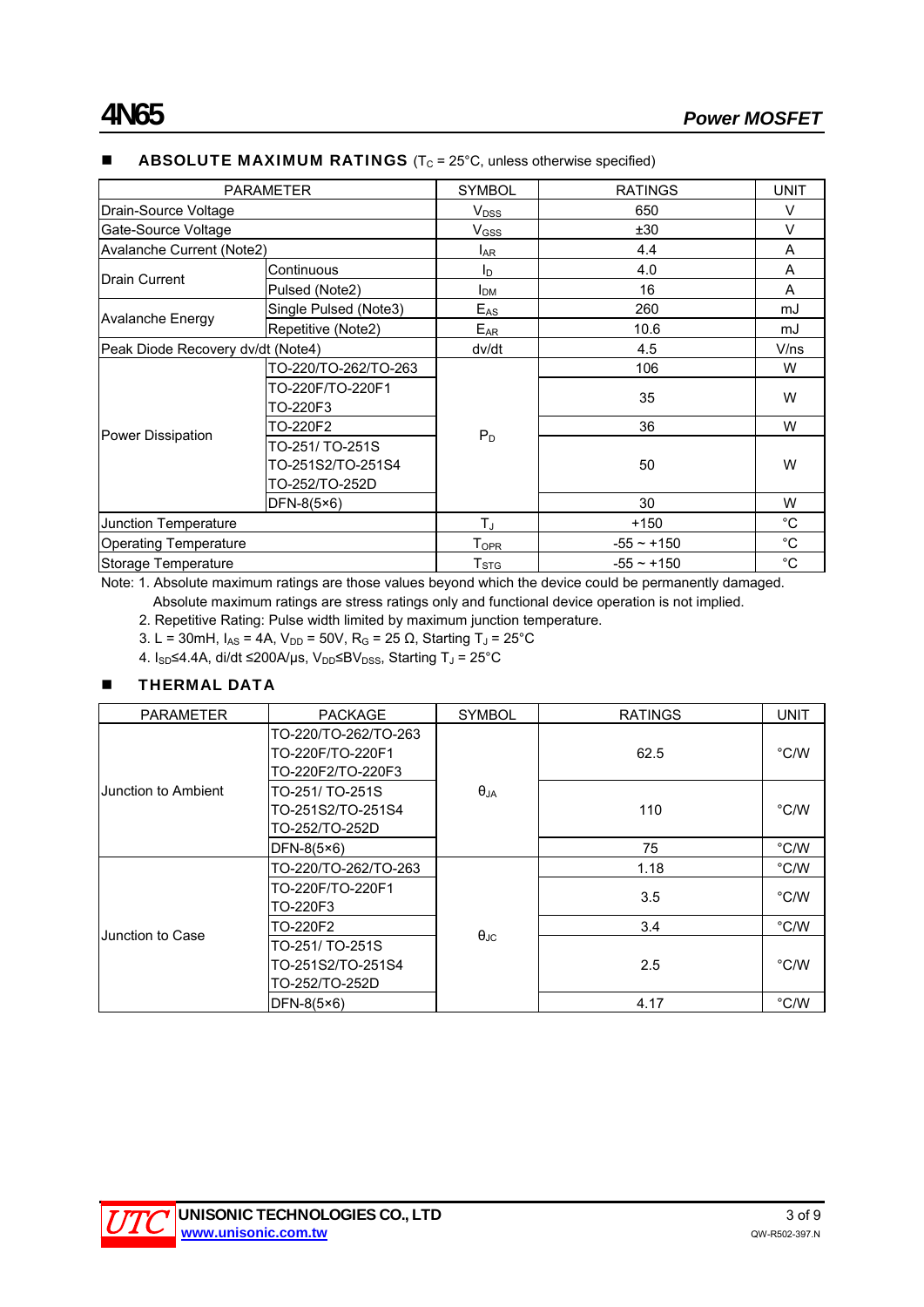#### **ELECTRICAL CHARACTERISTICS** ( $T<sub>C</sub> = 25$ °C, unless otherwise specified)

| <b>PARAMETER</b>                                |         | <b>SYMBOL</b>                                                | <b>TEST CONDITIONS</b>                    | <b>MIN</b> |     |        | TYP   MAX   UNIT     |
|-------------------------------------------------|---------|--------------------------------------------------------------|-------------------------------------------|------------|-----|--------|----------------------|
| <b>OFF CHARACTERISTICS</b>                      |         |                                                              |                                           |            |     |        |                      |
| Drain-Source Breakdown Voltage                  |         | BV <sub>DSS</sub>                                            | $V_{GS}$ = 0 V, $I_D$ = 250µA             | 650        |     |        | $\vee$               |
| Drain-Source Leakage Current                    |         |                                                              | $V_{DS}$ = 650 V, V <sub>GS</sub> = 0 V   |            |     | 10     | μA                   |
|                                                 |         | $I_{DSS}$                                                    | $V_{DS}$ = 480 V, T <sub>C</sub> = 125°C  |            |     | 100    | μA                   |
| Gate-Source Leakage Current                     | Forward |                                                              | $V_{GS}$ = 30 V, $V_{DS}$ = 0 V           |            |     | 100    | nA                   |
|                                                 | Reverse | $_{\text{GSS}}$                                              | $V_{GS}$ = -30 V, $V_{DS}$ = 0 V          |            |     | $-100$ | nA                   |
| Breakdown Voltage Temperature Coefficient       |         | $\triangle$ BV $_{\text{DSS}}$ / $\triangle$ T $_{\text{J}}$ | I <sub>D</sub> =250µA, Referenced to 25°C | 0.6        |     |        | $V$ <sup>o</sup> $C$ |
| <b>ON CHARACTERISTICS</b>                       |         |                                                              |                                           |            |     |        |                      |
| Gate Threshold Voltage                          |         | $V_{GS(TH)}$                                                 | $V_{DS}$ = $V_{GS}$ , $I_D$ = 250µA       | 2.0        |     | 4.0    | V                    |
| Static Drain-Source On-State Resistance         |         | $R_{DS(ON)}$                                                 | $V_{GS}$ = 10 V, $I_D$ = 2.2A             |            | 2.4 | 2.5    | Ω                    |
| <b>DYNAMIC CHARACTERISTICS</b>                  |         |                                                              |                                           |            |     |        |                      |
| Input Capacitance                               |         |                                                              | $V_{DS}$ = 25 V, V <sub>GS</sub> = 0V,    |            | 670 | 750    | pF                   |
| <b>Output Capacitance</b>                       |         | $C_{\text{OSS}}$                                             | $f = 1MHz$                                |            | 70  | 90     | pF                   |
| Reverse Transfer Capacitance                    |         | $C_{\rm RSS}$                                                |                                           |            | 23  | 26     | pF                   |
| <b>SWITCHING CHARACTERISTICS</b>                |         |                                                              |                                           |            |     |        |                      |
| Turn-On Delay Time                              |         | $t_{D(ON)}$                                                  |                                           |            | 45  | 85     | ns                   |
| Turn-On Rise Time                               |         | $t_{\mathsf{R}}$                                             | $V_{DS}$ = 325V, $I_D$ = 4.0A,            |            | 100 | 140    | ns                   |
| Turn-Off Delay Time                             |         | $t_{D(OFF)}$                                                 | $R_G$ = 25 $\Omega$ (Note 1, 2)           |            | 200 | 240    | ns                   |
| Turn-Off Fall Time                              |         | tF                                                           |                                           |            | 130 | 150    | ns                   |
| Total Gate Charge                               |         | $Q_{G}$                                                      | $V_{DS}$ = 520V, $I_D$ = 4.0A,            |            | 100 | 120    | пC                   |
| Gate-Source Charge                              |         | $Q_{GS}$                                                     | $V_{GS}$ = 10V (Note 1, 2)                |            | 17  | 19     | nC                   |
| Gate-Drain Charge                               |         | $Q_{GD}$                                                     |                                           |            | 20  | 26     | nC                   |
| SOURCE- DRAIN DIODE RATINGS AND CHARACTERISTICS |         |                                                              |                                           |            |     |        |                      |
| Drain-Source Diode Forward Voltage              |         | $V_{SD}$                                                     | $V_{GS} = 0 V$ , $I_S = 4.4A$             |            |     | 1.4    | $\vee$               |
| Maximum Continuous Drain-Source                 |         | $I_{\rm S}$                                                  |                                           |            |     | 4.4    | A                    |
| Diode Forward Current                           |         |                                                              |                                           |            |     |        |                      |
| Maximum Pulsed Drain-Source Diode               |         | $I_{SM}$                                                     |                                           |            |     | 17.6   | A                    |
| <b>Forward Current</b>                          |         |                                                              |                                           |            |     |        |                      |
| Reverse Recovery Time                           |         | $t_{rr}$                                                     | $V_{GS} = 0V$ , $I_S = 4.4A$ ,            |            | 250 |        | ns                   |
| Reverse Recovery Charge                         |         | $Q_{RR}$                                                     | $dl_F/dt = 100$ A/µs (Note 1)             |            | 1.5 |        | μC                   |

Note: 1. Pulse Test: Pulse width≤300μs, Duty cycle≤2%.

2. Essentially independent of operating temperature.

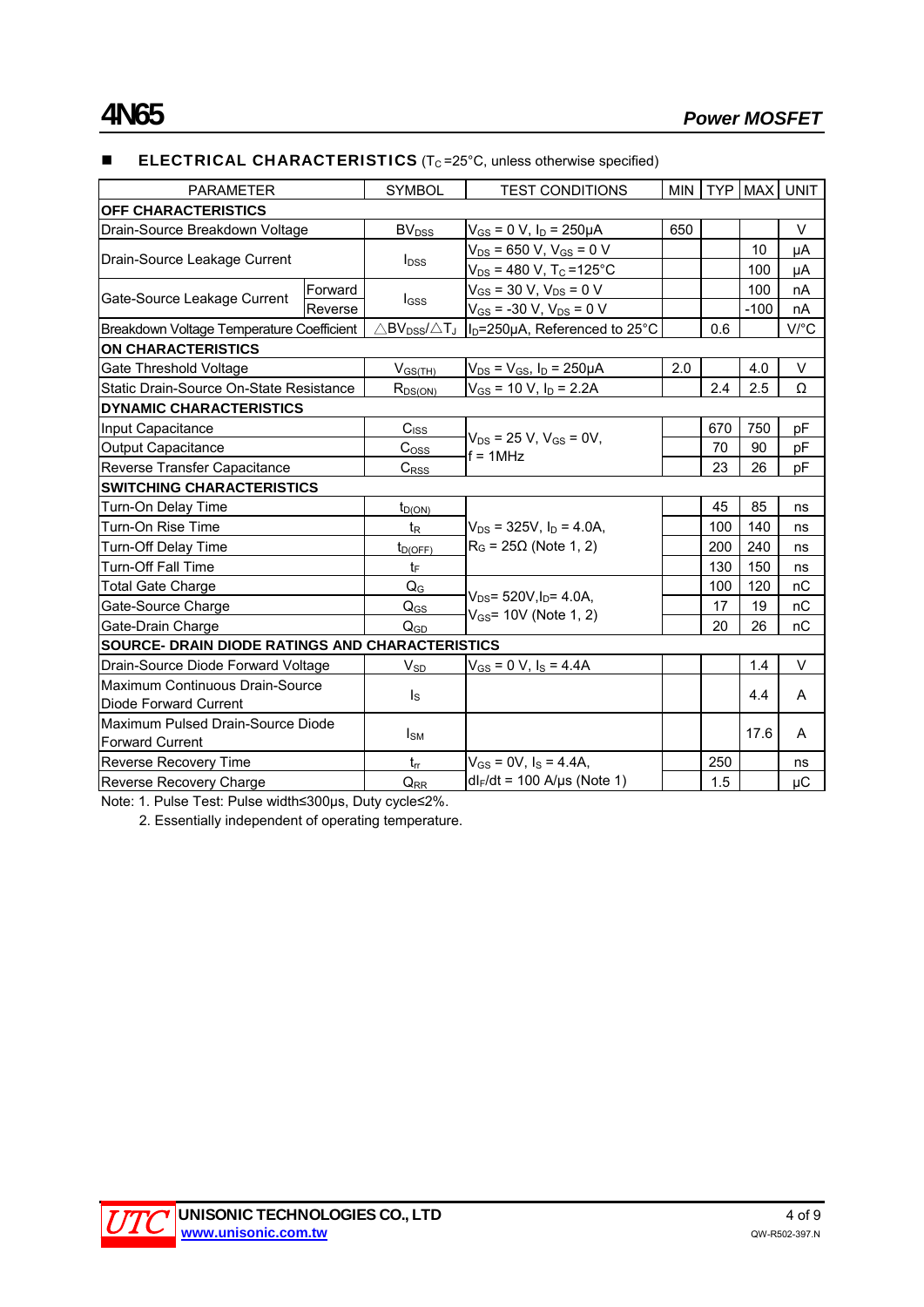# **TEST CIRCUITS AND WAVEFORMS**



**Peak Diode Recovery dv/dt Waveforms** 

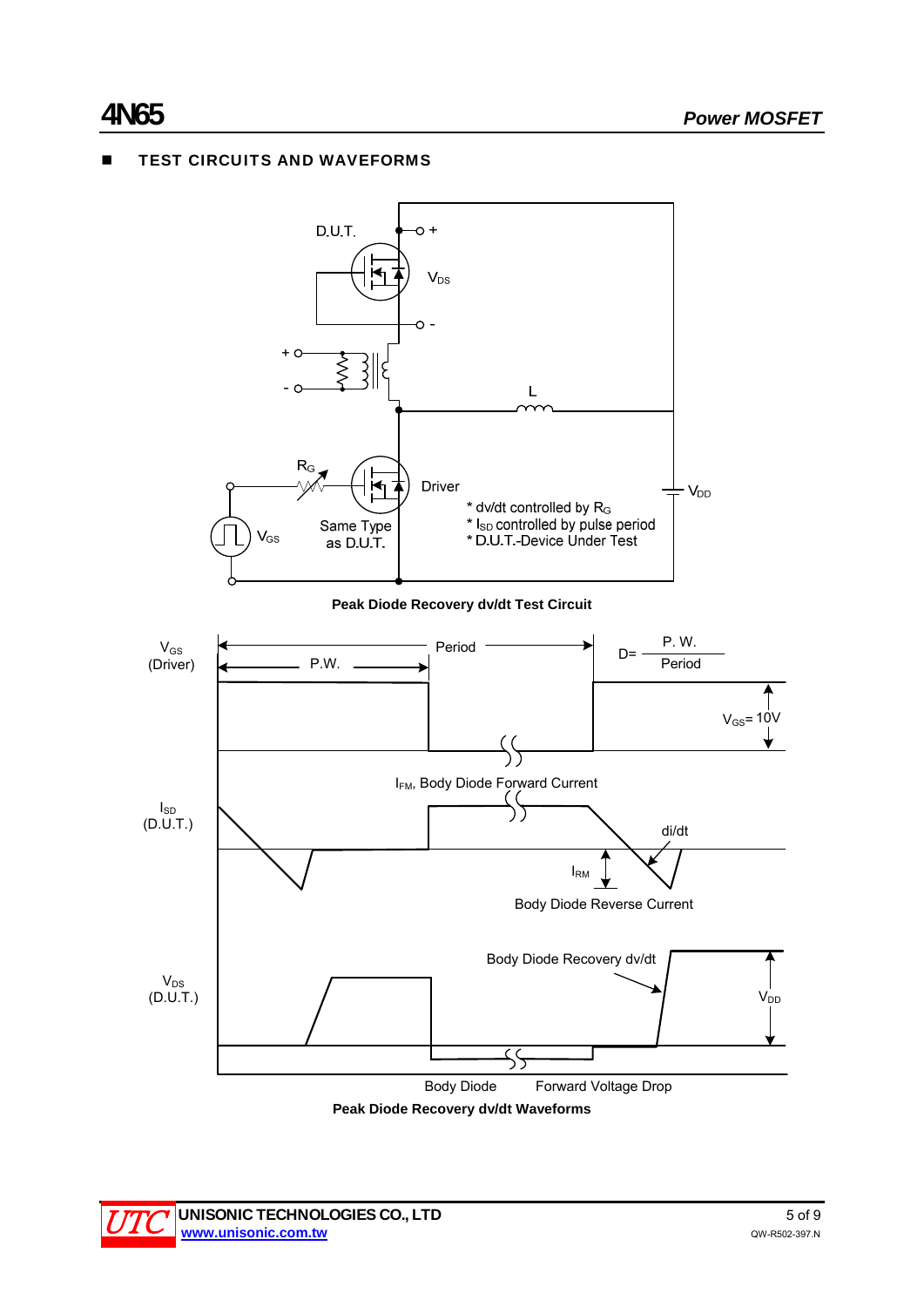# TEST CIRCUITS AND WAVEFORMS (Cont.)





**Gate Charge Test Circuit Gate Charge Waveform**



**Unclamped Inductive Switching Test Circuit Unclamped Inductive Switching Waveforms**



**Switching Test Circuit Switching Waveforms**



Charge

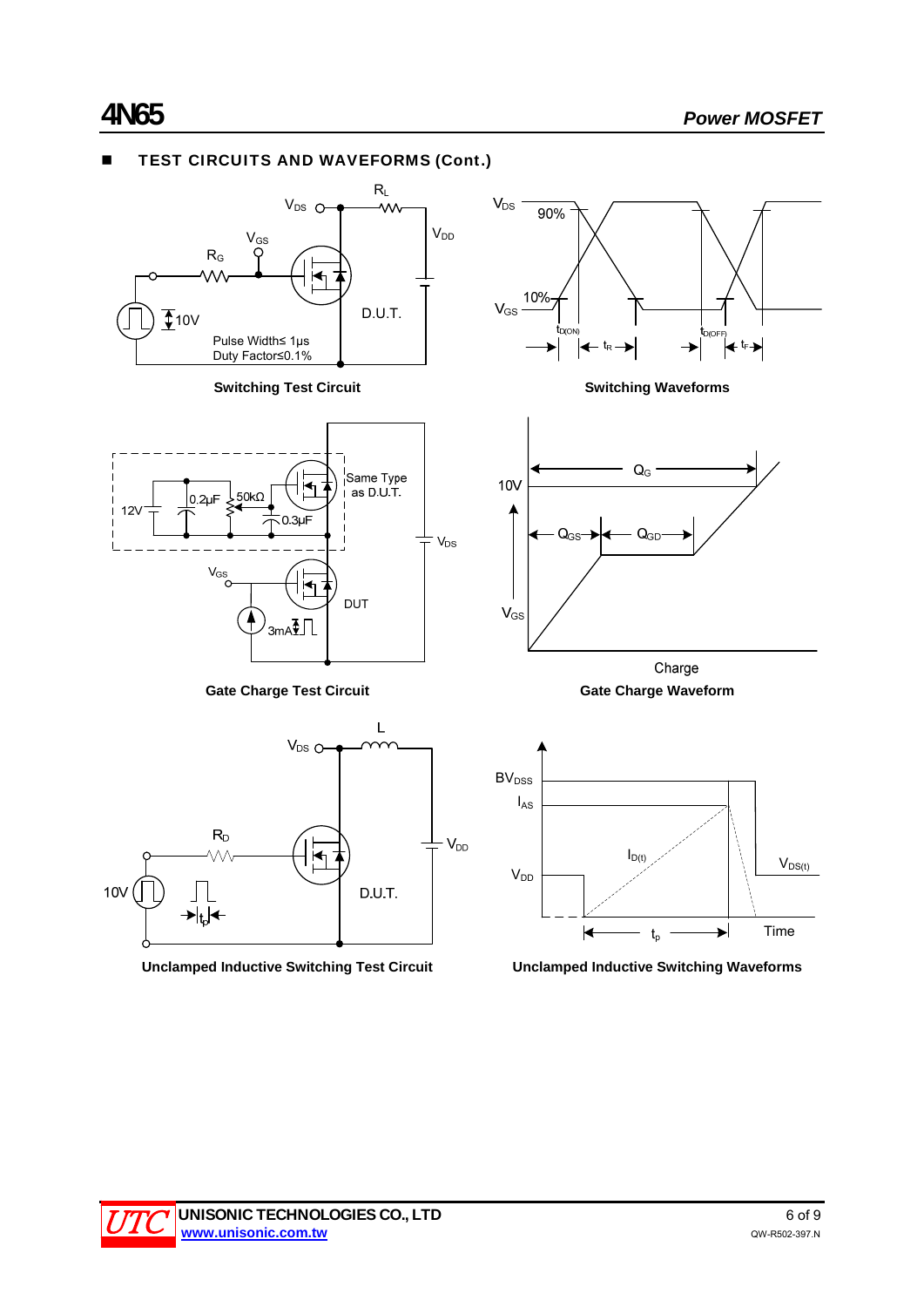### TYPICAL CHARACTERISTICS





Drain-to-Source Voltage, V<sub>DS</sub> (V)





Junction Temperature, T<sub>J</sub> (°C)









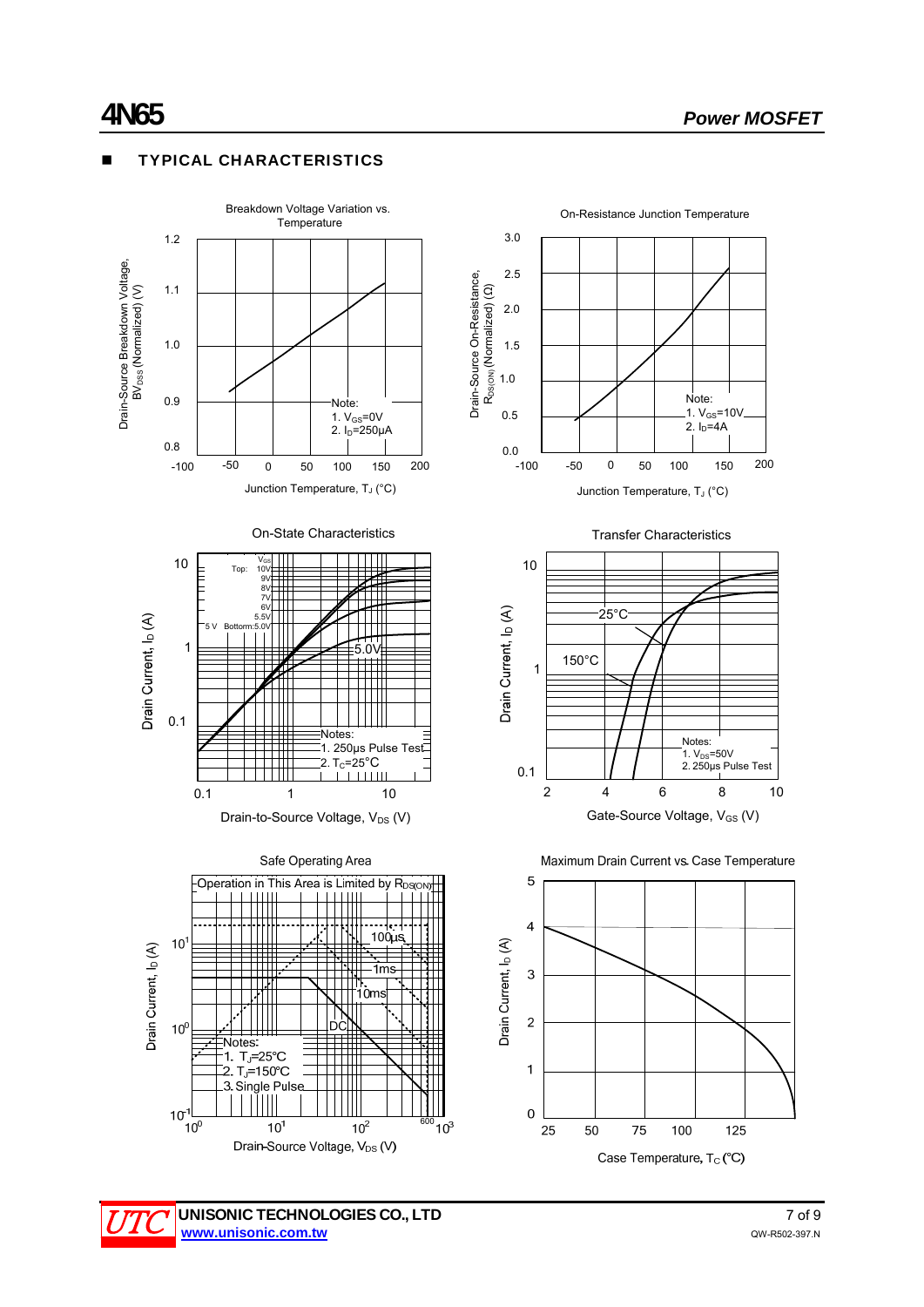# TYPICAL CHARACTERISTICS(Cont.)